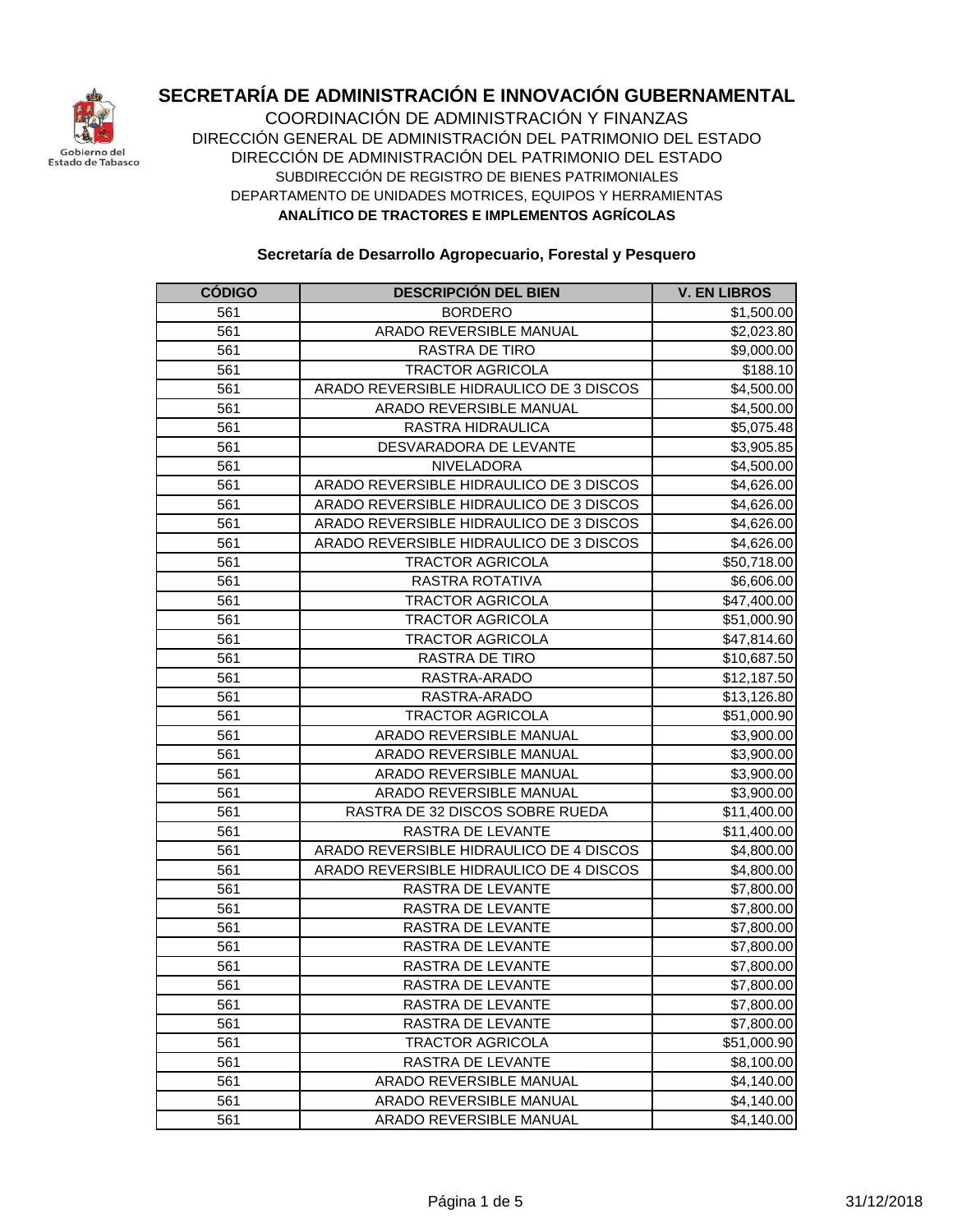

COORDINACIÓN DE ADMINISTRACIÓN Y FINANZAS DIRECCIÓN GENERAL DE ADMINISTRACIÓN DEL PATRIMONIO DEL ESTADO DIRECCIÓN DE ADMINISTRACIÓN DEL PATRIMONIO DEL ESTADO DEPARTAMENTO DE UNIDADES MOTRICES, EQUIPOS Y HERRAMIENTAS **ANALÍTICO DE TRACTORES E IMPLEMENTOS AGRÍCOLAS** SUBDIRECCIÓN DE REGISTRO DE BIENES PATRIMONIALES

| <b>CÓDIGO</b> | <b>DESCRIPCIÓN DEL BIEN</b>             | <b>V. EN LIBROS</b> |
|---------------|-----------------------------------------|---------------------|
| 561           | <b>TRACTOR AGRICOLA</b>                 | \$47,446.22         |
| 561           | RASTRA-ARADO                            | \$14,879.40         |
| 561           | ARADO REVERSIBLE HIDRAULICO DE 3 DISCOS | \$6,615.00          |
| 561           | SECADORA MOVIL DE MAIZ                  | \$106,295.01        |
| 561           | SECADORA MOVIL DE MAIZ                  | \$106,295.01        |
| 561           | RASTRA DE TIRO                          | \$10,983.90         |
| 561           | RASTRA DE TIRO                          | \$10,983.90         |
| 561           | RASTRA-ARADO                            | \$12,540.00         |
| 561           | RASTRA-ARADO                            | \$12,540.00         |
| 561           | RASTRA AGRICOLA                         | \$11,881.80         |
| 561           | RASTRA DE TIRO                          | \$12,000.00         |
| 561           | <b>JAULA PARIDERA</b>                   | \$1,977.95          |
| 561           | <b>JAULA PARIDERA</b>                   | \$1,977.95          |
| 561           | <b>JAULA PARIDERA</b>                   | \$1,977.95          |
| 561           | <b>JAULA PARIDERA</b>                   | \$1,977.95          |
| 561           | <b>JAULA PARIDERA</b>                   | \$1,977.95          |
| 561           | <b>JAULA PARIDERA</b>                   | \$1,977.95          |
| 561           | <b>JAULA PARIDERA</b>                   | \$1,977.95          |
| 561           | <b>JAULA PARIDERA</b>                   | \$1,977.95          |
| 561           | <b>JAULA PARIDERA</b>                   | \$1,977.95          |
| 561           | <b>JAULA PARIDERA</b>                   | \$1,977.95          |
| 561           | <b>JAULA PARIDERA</b>                   | \$1,977.95          |
| 561           | <b>JAULA PARA DESTETE</b>               | \$1,323.81          |
| 561           | <b>JAULA PARA DESTETE</b>               | \$1,323.81          |
| 561           | <b>JAULA PARA DESTETE</b>               | \$1,323.81          |
| 561           | <b>JAULA PARA DESTETE</b>               | \$1,323.81          |
| 561           | <b>JAULA PARA DESTETE</b>               | \$1,323.81          |
| 561           | ENSILADORA DE FORRAJE ESTACIONARIA      | \$4,500.00          |
| 561           | REMOLQUE DE 400 KG.P/MOTOCULTOR 8 H.P.  | \$2,550.00          |
| 561           | ABONADORA Y CARGADORA DE FERTILIZANTES  | \$12,084.00         |
| 561           | ABONADORA Y CARGADORA DE FERTILIZANTES  | \$12,084.00         |
| 561           | SEGADORA ACONDICIONADORA                | \$119,889.00        |
| 561           | EMPACADORA DE ROLLO AUTOMATICA/PASTO    | \$0.00              |
| 561           | PLASTIFICADORA O ENVOLVEDORA DE PACA    | \$0.00              |
| 561           | <b>TRACTOR JARDINERO</b>                | \$8,036.59          |
| 561           | <b>TRACTOR AGRICOLA</b>                 | \$101,089.80        |
| 561           | <b>TRACTOR AGRICOLA</b>                 | \$101,089.80        |
| 561           | <b>TRACTOR AGRICOLA</b>                 | \$64,374.35         |
| 561           | <b>TRACTOR AGRICOLA</b>                 | \$64,374.35         |
| 561           | <b>TRACTOR AGRICOLA</b>                 | \$64,374.35         |
| 561           | <b>TRACTOR AGRICOLA</b>                 | \$64,374.35         |
| 561           | <b>TRACTOR AGRICOLA</b>                 | \$64,374.35         |
| 561           | <b>TRACTOR AGRICOLA</b>                 | \$64,374.35         |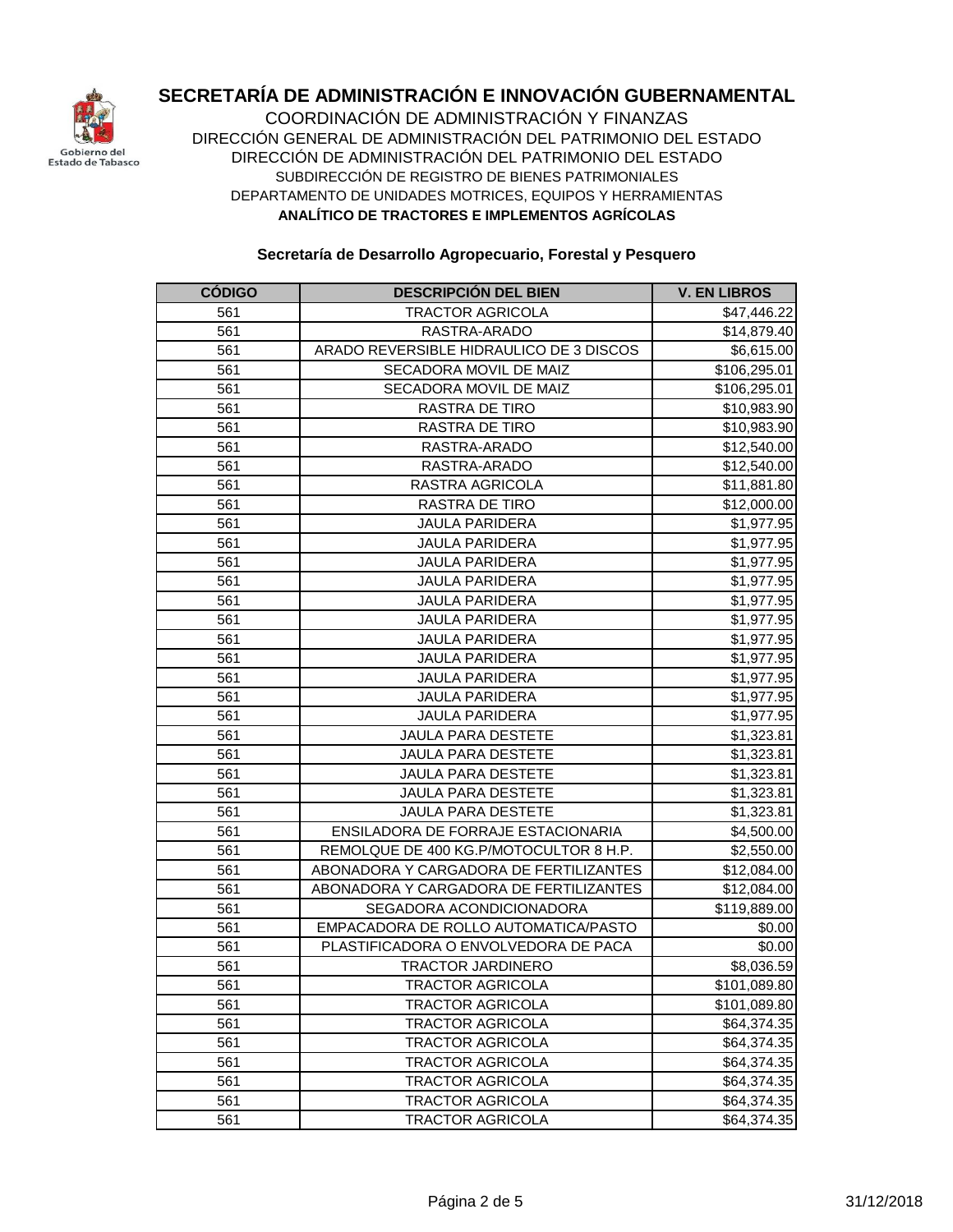

COORDINACIÓN DE ADMINISTRACIÓN Y FINANZAS DIRECCIÓN GENERAL DE ADMINISTRACIÓN DEL PATRIMONIO DEL ESTADO DIRECCIÓN DE ADMINISTRACIÓN DEL PATRIMONIO DEL ESTADO DEPARTAMENTO DE UNIDADES MOTRICES, EQUIPOS Y HERRAMIENTAS **ANALÍTICO DE TRACTORES E IMPLEMENTOS AGRÍCOLAS** SUBDIRECCIÓN DE REGISTRO DE BIENES PATRIMONIALES

| <b>CÓDIGO</b> | <b>DESCRIPCIÓN DEL BIEN</b> | <b>V. EN LIBROS</b>     |
|---------------|-----------------------------|-------------------------|
| 561           | <b>TRACTOR AGRICOLA</b>     | \$64,374.35             |
| 561           | <b>TRACTOR AGRICOLA</b>     | \$64,374.35             |
| 561           | <b>TRACTOR AGRICOLA</b>     | \$64,374.35             |
| 561           | <b>TRACTOR AGRICOLA</b>     | \$64,374.35             |
| 561           | <b>TRACTOR AGRICOLA</b>     | \$64,374.35             |
| 561           | <b>TRACTOR AGRICOLA</b>     | \$64,374.35             |
| 561           | <b>TRACTOR AGRICOLA</b>     | \$64,374.35             |
| 561           | <b>TRACTOR AGRICOLA</b>     | \$64,374.35             |
| 561           | <b>TRACTOR AGRICOLA</b>     | \$64,374.35             |
| 561           | <b>TRACTOR AGRICOLA</b>     | \$64,374.35             |
| 561           | <b>TRACTOR AGRICOLA</b>     | \$64,374.35             |
| 561           | <b>TRACTOR AGRICOLA</b>     | \$64,374.35             |
| 561           | <b>TRACTOR AGRICOLA</b>     | \$64,374.35             |
| 561           | TRACTOR AGRICOLA            | \$64,374.35             |
| 561           | <b>TRACTOR AGRICOLA</b>     | \$64,374.35             |
| 561           | <b>TRACTOR AGRICOLA</b>     | \$64,374.35             |
| 561           | TRACTOR AGRICOLA            | \$64,374.35             |
| 561           | <b>DESVARADORA</b>          | \$5,985.00              |
| 561           | <b>DESVARADORA</b>          | \$5,985.00              |
| 561           | DESVARADORA                 | \$5,985.00              |
| 561           | RASTRA HIDRAULICA           | \$12,938.83             |
| 561           | RASTRA HIDRAULICA           | \$12,938.83             |
| 561           | RASTRA HIDRAULICA           | \$12,938.83             |
| 561           | RASTRA HIDRAULICA           | \$12,938.83             |
| 561           | RASTRA HIDRAULICA           | \$12,938.83             |
| 561           | RASTRA HIDRAULICA           | \$12,938.83             |
| 561           | RASTRA HIDRAULICA           | \$12,938.83             |
| 561           | RASTRA HIDRAULICA           | \$12,938.83             |
| 561           | RASTRA HIDRAULICA           | \$12,938.83             |
| 561           | RASTRA HIDRAULICA           | \$12,938.83             |
| 561           | RASTRA HIDRAULICA           | \$12,938.83             |
| 561           | RASTRA HIDRAULICA           | \$12,938.83             |
| 561           | RASTRA-ARADO                | \$26,099.98             |
| 561           | RASTRA-ARADO                | \$26,099.98             |
| 561           | DESVARADORA ROTATIVA        | \$5,985.00              |
| 561           | TRACTOR AGRICOLA            | $\overline{$}64,374.35$ |
| 561           | <b>TRACTOR AGRICOLA</b>     | \$64,374.35             |
| 561           | <b>TRACTOR AGRICOLA</b>     | \$64,374.35             |
| 561           | <b>TRACTOR AGRICOLA</b>     | \$64,374.35             |
| 561           | <b>TRACTOR AGRICOLA</b>     | \$64,374.35             |
| 561           | <b>TRACTOR AGRICOLA</b>     | \$64,374.35             |
| 561           | <b>TRACTOR AGRICOLA</b>     | \$64,374.35             |
| 561           | <b>TRACTOR AGRICOLA</b>     | $\overline{$64,374.35}$ |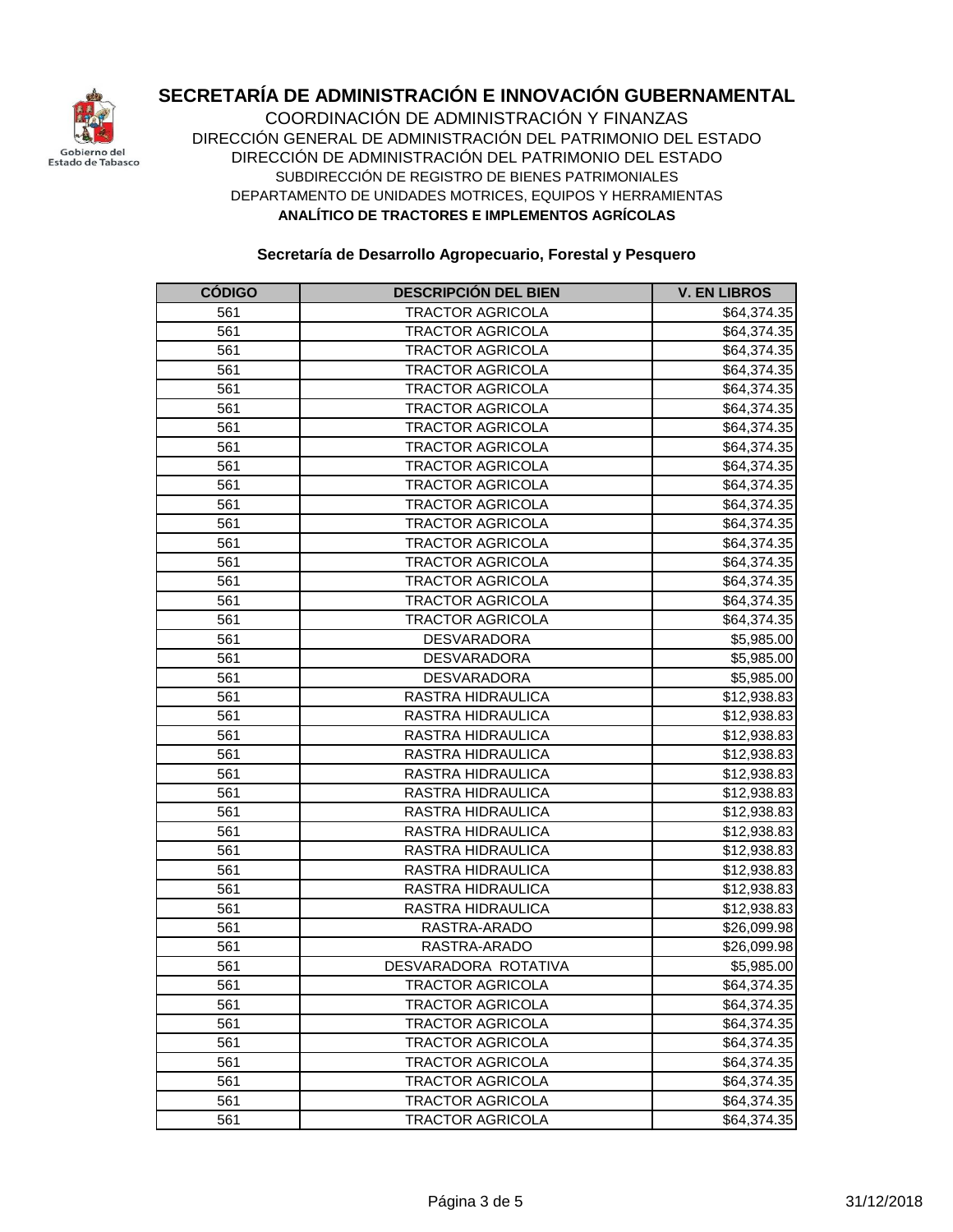

COORDINACIÓN DE ADMINISTRACIÓN Y FINANZAS DIRECCIÓN GENERAL DE ADMINISTRACIÓN DEL PATRIMONIO DEL ESTADO DIRECCIÓN DE ADMINISTRACIÓN DEL PATRIMONIO DEL ESTADO DEPARTAMENTO DE UNIDADES MOTRICES, EQUIPOS Y HERRAMIENTAS **ANALÍTICO DE TRACTORES E IMPLEMENTOS AGRÍCOLAS** SUBDIRECCIÓN DE REGISTRO DE BIENES PATRIMONIALES

| <b>CÓDIGO</b> | <b>DESCRIPCION DEL BIEN</b> | <b>V. EN LIBROS</b>     |
|---------------|-----------------------------|-------------------------|
| 561           | <b>TRACTOR AGRICOLA</b>     | \$101,089.80            |
| 561           | <b>TRACTOR AGRICOLA</b>     | \$101,089.80            |
| 561           | <b>TRACTOR AGRICOLA</b>     | \$101,089.80            |
| 561           | <b>TRACTOR AGRICOLA</b>     | \$101,089.80            |
| 561           | <b>TRACTOR AGRICOLA</b>     | \$64,374.35             |
| 561           | <b>TRACTOR AGRICOLA</b>     | \$64,374.35             |
| 561           | <b>TRACTOR AGRICOLA</b>     | \$64,374.35             |
| 561           | RASTRA DE TIRO              | \$12,938.83             |
| 561           | RASTRA DE TIRO              | \$12,938.83             |
| 561           | <b>RASTRA DE TIRO</b>       | \$12,938.83             |
| 561           | RASTRA DE TIRO              | \$12,938.83             |
| 561           | <b>RASTRA DE TIRO</b>       | \$12,938.83             |
| 561           | RASTRA DE TIRO              | \$12,938.83             |
| 561           | RASTRA DE TIRO              | \$12,938.83             |
| 561           | RASTRA DE TIRO              | \$12,938.83             |
| 561           | <b>RASTRA DE TIRO</b>       | \$12,938.83             |
| 561           | <b>RASTRA DE TIRO</b>       | \$12,938.83             |
| 561           | RASTRA DE TIRO              | \$12,938.83             |
| 561           | RASTRA DE TIRO              | \$12,938.83             |
| 561           | RASTRA-ARADO                | \$26,099.98             |
| 561           | RASTRA-ARADO                | \$26,099.98             |
| 561           | RASTRA-ARADO                | \$26,099.98             |
| 561           | RASTRA-ARADO                | \$26,099.98             |
| 561           | RASTRA-ARADO                | \$26,099.98             |
| 561           | DESVARADORA ROTATIVA        | \$5,985.00              |
| 561           | <b>DESVARADORA</b>          | \$5,985.00              |
| 561           | <b>DESVARADORA</b>          | \$5,985.00              |
| 561           | <b>DESVARADORA</b>          | \$5,985.00              |
| 561           | DESVARADORA ROTATIVA        | \$5,985.00              |
| 561           | <b>TRACTOR AGRICOLA</b>     | \$64,374.35             |
| 561           | <b>TRACTOR AGRICOLA</b>     | \$64,374.35             |
| 561           | <b>TRACTOR AGRICOLA</b>     | \$64,374.35             |
| 561           | <b>TRACTOR AGRICOLA</b>     | \$64,374.35             |
| 561           | <b>TRACTOR AGRICOLA</b>     | \$64,374.35             |
| 561           | <b>TRACTOR AGRICOLA</b>     | \$64,374.35             |
| 561           | TRACTOR AGRICOLA            | \$64,374.35             |
| 561           | <b>TRACTOR AGRICOLA</b>     | \$64,374.35             |
| 561           | <b>TRACTOR AGRICOLA</b>     | \$64,374.35             |
| 561           | <b>TRACTOR AGRICOLA</b>     | \$64,374.35             |
| 561           | <b>TRACTOR AGRICOLA</b>     | \$64,374.35             |
| 561           | <b>TRACTOR AGRICOLA</b>     | \$64,374.35             |
| 561           | <b>TRACTOR AGRICOLA</b>     | $\overline{$}64,374.35$ |
| 561           | <b>TRACTOR AGRICOLA</b>     | \$64,374.35             |